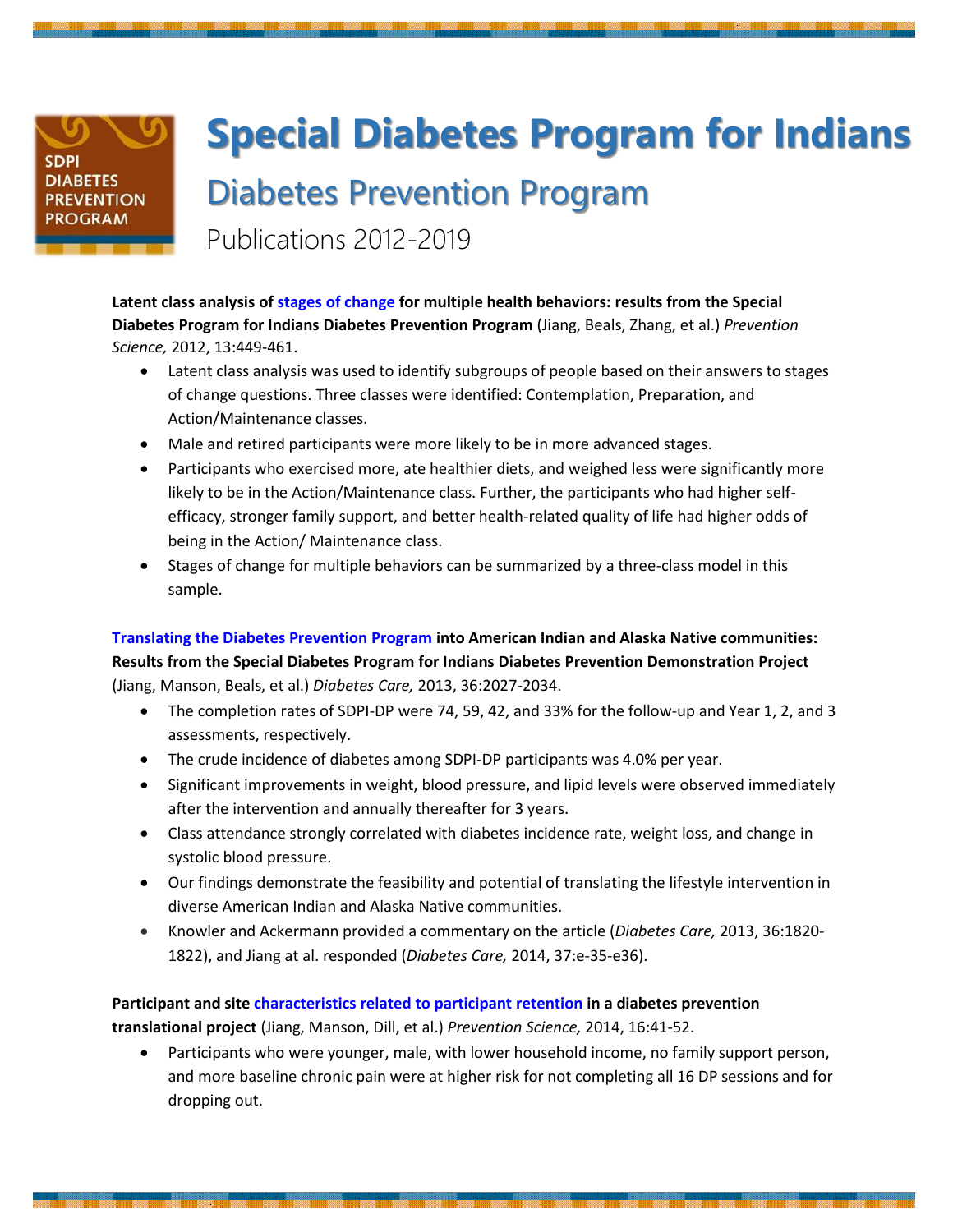- Sites with large user populations and younger staff had lower likelihood of retaining participants successfully. Other site characteristics related to higher risk for retention failure included staff rating of participant disinterest in the DP program and barriers to participant transportation and child/elder care.
- Future translational initiatives need to pay attention to both participant- and site level factors in order to maximize participant retention.

**Demographic characteristics and food choices of participants in the Special Diabetes Program for American Indians Diabetes Prevention Demonstration Project** (Teufel-Shone, Jiang, Beals, et al.) *Ethnicity and Health,* 2015, 20:327-340.

- Retired participants, those living in urban areas and with high income and education selected healthy foods most frequently.
- Young males, those with low income and education consumed unhealthy foods most frequently.
- Selection of unhealthy foods did not differ by urban and rural setting.

**Socioeconomic disparities in weight and behavioral outcomes among American Indian and Alaska Native participants of a translational lifestyle intervention project** (Jiang, Huang, Johnson, et al.) *Diabetes Care,* 2015, 38:2090-2099.

- Lower household income was strongly related to less reduction in BMI, and weakly related to less improvement in physical activity and unhealthy food consumption.
- Sites with fewer professionally prepared staff were less successful at improving participant BI and healthy food consumption.

**Changes in food choices of participants in the Special Diabetes Program for Indians–Diabetes Prevention Demonstration Project, 2006–2010** (Teufel-Shone, Jiang, Beals, et al.) *Preventing Chronic Disease,* 2015, 12:150266.

- An increase in healthy food choices was associated with reduced weight, BMI, fasting blood glucose and LDL and with increased physical activity at the follow-up assessment.
- At the Year 1 assessment, the associations persisted between healthy food and reduced weight and BMI, and with increased physical activity.

**Longitudinal patterns of stages of change for exercise and lifestyle intervention outcomes: An application of latent class analysis with distal outcomes** (Jiang, Chen, Zhang, et al.) *Prevention Science,* 2016, 17:398-409.

- Based on many questionnaire responses regarding plans for exercise, participants were divided into one of three groups: Pre-Action, Transition, and Maintenance.
- Females in the Transition group had the greatest improvements in physical activity and weight at follow-up and Year 1, and males in the Transition group had the greatest improvements in weight at follow-up and Year 1
- This article demonstrated that latent class analysis can be used to consolidate questionnaire responses to create meaningful categories to examine factors affecting outcomes.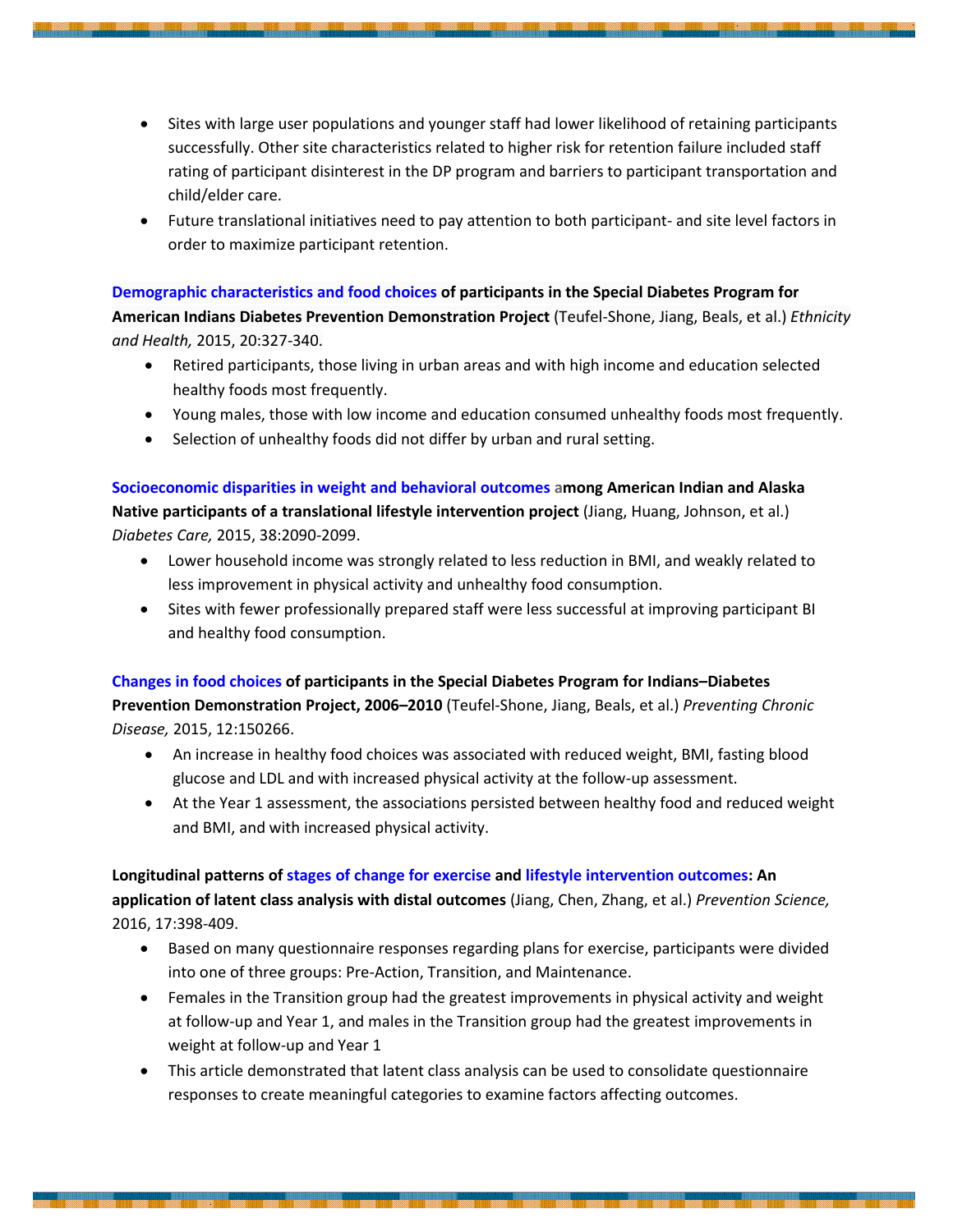**Psychosocial predictors of weight loss among American Indian and Alaska Native participants in a diabetes prevention translational project** (Dill, Manson, Jiang, et al.) *Journal of Diabetes Research,* 2016, Article ID 1546939, 10 pages.

- At baseline, psychological distress and negative family support were linked to greater weight, whereas cultural spirituality was correlated with lower weight.
- Psychological distress and negative family support predicted less weight loss, and positive family support predicted greater weight loss.

**Derivation and evaluation of a risk-scoring tool to predict participant attrition in a lifestyle intervention project** (Jiang, Yang, Huang, et al.) *Prevention Science,* 2016, 17:461-471.

- Seven factors were related to not finishing the DP curriculum: male gender, younger participant age, lower household income, fewer comorbidities, chronic pain, site user population size (<5,000 or > 10,000 not optimal), and average age of site staff being under age 40.
- Six factors were related to dropping out in general: male gender, younger participant age, marital status (separated, divorced or widowed), chronic pain, site user population size (<5,000 or > 10,000 not optimal), and average age of site staff being under age 40.
- Scoring systems were created to identify whether a participant was at high risk for attrition.

## **Sleep duration and diabetes risk in American Indian and Alaska Native participants of a lifestyle intervention project** (Nuyujukian, Beals, Huang, et al.) *Sleep,* 2016, 39:1919-1926.

 Short sleep duration, but not long duration, was significantly associated with increased diabetes risk and less weight loss

**Neighborhood characteristics and lifestyle intervention outcomes: Results from the Special Diabetes Program for Indians** (Jiang, Chang, Beals, et al.) *Preventive Medicine*, 2018, 111:216-224.

 Participants from wealthier neighborhoods (higher household income according to neighborhood census data) were less likely to develop diabetes during the intervention, regardless of the individual participant's reported income level.

## **Long-term outcomes of lifestyle intervention to prevent diabetes in American Indian and Alaska Native communities: the Special Diabetes Program for Indians Diabetes Prevention Program** (Jiang, Johnson, Pratte, et al.) *Diabetes Care*, 2018, 41:1462-1470.

 Even though there were challenges with staying involved in the program and with losing weight, participants who stayed with the program and lost more than 5% of their initial weight cut their long-term risk of developing diabetes by more than half, and participants who lost 3% to 5% of their initial weight cut their risk of developing diabetes by more than a third.

**Evaluating community-based translational interventions using historical controls: Propensity Score vs. Disease Risk Score approach** (Jiang, Chen, Beals, et al.) *Prevention Science*, 2019, 20:598-608.

 By its nature, the SDPI Diabetes Prevention Program did not have a control group. This article looked at a few ways of comparing DP participants against the control group from a different,